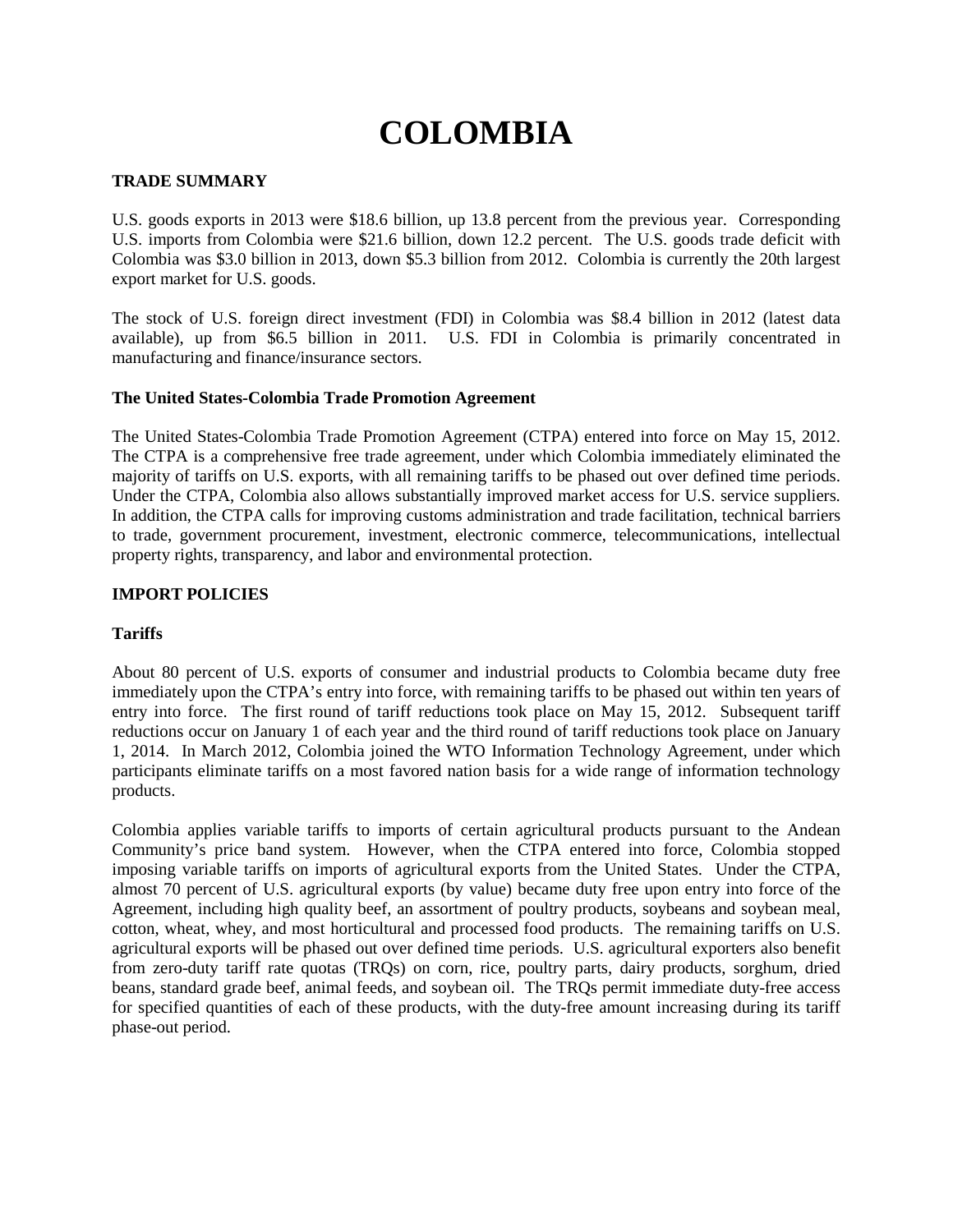#### **Nontariff Measures**

In March 2013, Colombia imposed a one-for-one scrapping requirement based on the cargo capacity of old trucks as a condition for the sale and registration of new freight trucks, without public consultation or a transition period. Previously, importers could register new trucks by paying a "scrappage fee" to the government. Although the fee increased the cost of doing business, the option provided a more flexible method to register new trucks without having to comply with the scrapping requirement. Three thousand U.S. freight trucks, valued at approximately \$113 million, imported to Colombia since March 2013 cannot be sold because there is insufficient supply of old trucks to be scrapped or because owners of old trucks are requesting excessive prices for their old trucks. The United States has raised concerns with the scrapping requirements, as well as the lack of a transparent public consultation process and transition period for the new measures, in multiple fora and at multiple levels, including in the OECD Trade Committee in the context of negotiations on Colombia's membership in the OECD. A number of other truck exporting trading partners have also raised concerns with Colombia. Late in 2013, Colombia passed another decree, also without consultation or a transition period, in an attempt to address these concerns. While this effort is welcome, it did not address U.S. concerns. The United States will continue to press Colombia for a resolution of this issue to effectively reopen the Colombian market for U.S. trucks.

Colombia currently assesses a consumption tax on distilled spirits with a system of specific rates per degree (half percentage point) of alcohol strength (Law 788 of 2002, Chapter V, amended by Law 1393 of 2010). Arbitrary breakpoints result in a lower tax rate on spirits produced locally and therefore creates an unfair disadvantage for imported distilled spirits. Under the CTPA, Colombia committed to eliminating the breakpoints for imports of U.S. distilled spirits four years after entry into force of the CTPA, that is, by May 15, 2016. The Ministry of Trade plans to introduce a bill in early 2014 that will regulate government-owned entities with distilled spirits distribution monopolies by addressing tax inequalities and market access barriers. The bill calls for non-discriminatory and transparent contracts between departments (provincial districts), which own such monopolies, and alcohol importers.

Under the CTPA, Colombia affirmed it would not adopt or maintain prohibitions or restrictions on trade of remanufactured goods (provided they have warranties similar to new goods) and that some existing prohibitions on trade in used goods would not apply to remanufactured goods. The import of remanufactured goods has been a challenge, however, particularly in the mining sector. Although the government does not require import licenses due to the CTPA, procedures to pay taxes or issue certain required certificates for remanufactured products make the process cumbersome. The private sector has asked the government of Colombia to research other countries' remanufactured markets and has pointed out how difficult it is to trace the origin of remanufactured parts or to guarantee the complete disassembly of new parts. Colombia is working to develop a policy on this issue with assistance from U.S. technical experts. In addition, Colombia does not permit the importation of used clothing, in accordance with Andean Community Decision 337.

Colombia is considering new rules affecting the approval methodologies for biologic and biotechnologic medicines. The proposed draft decree would establish three pathways for the approval of biological medicines. The first two pathways appear to be aligned with World Health Organization guidelines as well as U.S. Food and Drug Administration (FDA) approval processes, and would permit biological medicines to be approved either: (1) on a stand-alone basis with a full dossier of supporting preclinical and clinical evidence (the Complete Dossier path), or (2) on the basis of a robust analytical preclinical and clinical comparison with a previously approved innovative biologic (the Comparability path). By contrast, the third pathway is an abbreviated pathway that does not appear to require the same detailed information and clinical evidence to prove the quality, safety, and efficacy of a product but would instead permit an applicant to rely on "any information deemed relevant" when the information originates from designated countries or specified health authorities abroad for a product with an "active pharmaceutical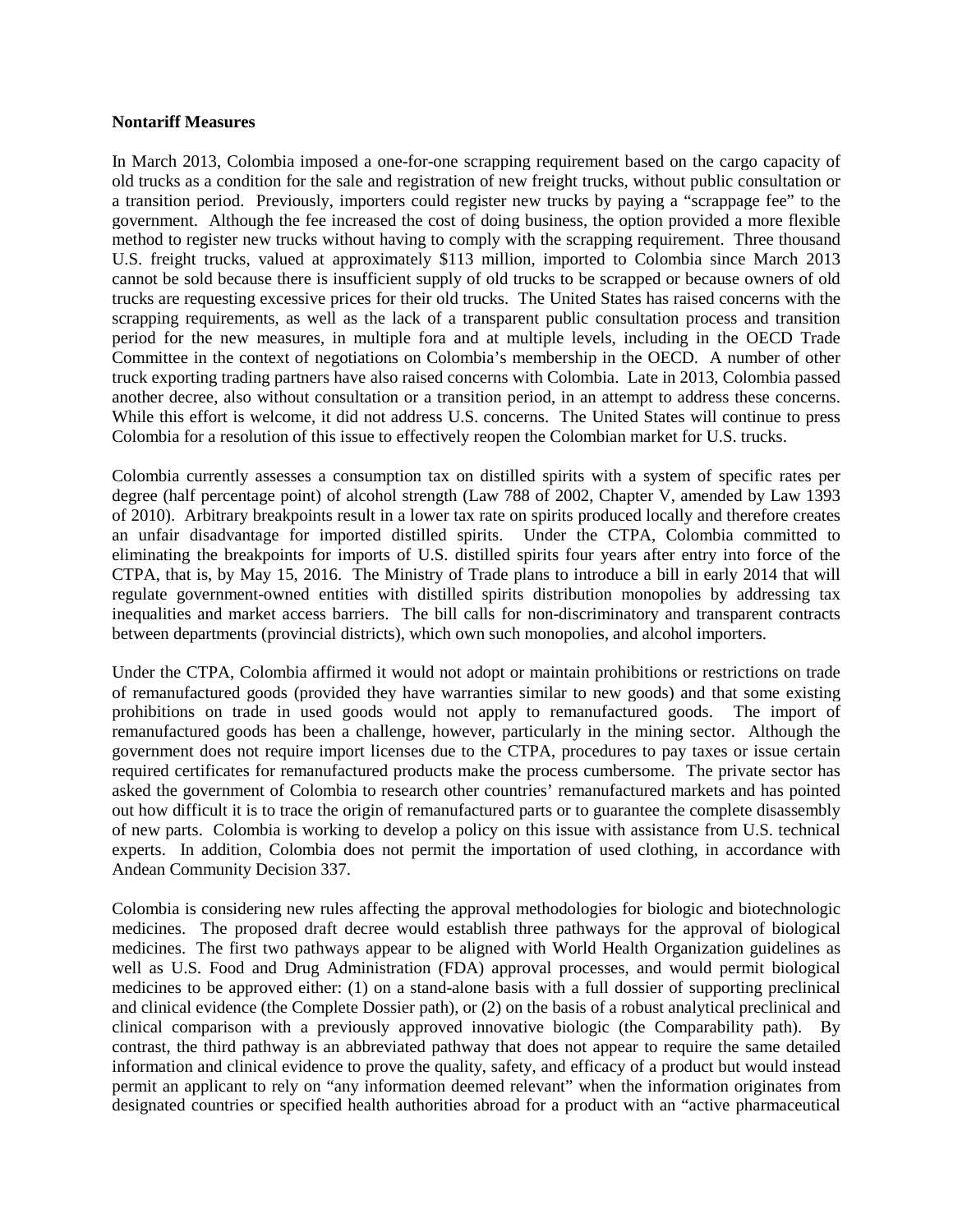ingredient." In July 2013, Colombia notified the fourth version of this draft decree to the WTO through the TBT Committee. The United States, the European Commission, U.S. stakeholders, and a Colombian patient safety group each submitted comments to the WTO expressing concern with the third pathway. Despite initial indications that the regulation might be reviewed and revised, the Ministry of Health and Social Protection continues to indicate that it intends to retain the third party abbreviated pathway. The United States will continue to engage with Colombia on this issue in 2014.

# **GOVERNMENT PROCUREMENT**

Under the CTPA, Colombia grants national treatment to U.S. goods, services, and suppliers in procurements covered by the Agreement. The CTPA expands U.S. firms' access to procurement by Colombia's ministries, departments, legislature, courts, and first tier sub-central entities, as well as a number of Colombia's government enterprises, including its majority state-owned oil company. In addition, Colombia does not apply Law 816 of 2003 to CTPA-covered procurements, as that law mandates preferential treatment for tenders that provide Colombian goods or services. U.S. companies are still required to have some local representation in order to qualify for government procurement.

Colombia is not a signatory to the WTO Agreement on Government Procurement, but it has been an observer to the WTO Committee on Government Procurement since February 1996.

# **INTELLECTUAL PROPERTY RIGHTS PROTECTION**

Colombia was listed on the Watch List in the 2013 Special 301 Report. In 2013, Colombia continued to improve its efforts against intellectual property rights (IPR) violators through enforcement action and improved coordination among IPR enforcement agencies and with rights holders. Colombia continued to take steps in 2013 to address its patent backlog and to accelerate processing time and quality by increasing the staff numbers and the budget of the Patent and Trademark (SIC) office, as well as granting the SIC and the Copyright office (DNDA) new authority to handle IP-related civil cases as an expedited alternative to the judicial system. The SIC began adjudicating cases early in 2013 and average wait times for a decision have been reduced from 63 months in 2010 to 34 months in 2013. Despite these positive developments, there remains a need for further IPR improvements in Colombia, particularly through additional training and resources for agencies involved in enforcing IPR and more public awareness and outreach by the Colombian government is also needed. The United States will continue to monitor progress during 2014.

In January 2013, the Constitutional Court declared the law implementing several FTA related commitments – including copyrights, TV programming quotas, and IPR enforcement measures – unconstitutional on procedural grounds. In response, the Santos administration decided to present several separate bills to Congress. As of the end of the legislative session in December 2013, television programming quotas and IPR enforcement bills had been reintroduced to Congress; the first has been approved in three of the four required debates as Law 226 of 2013 in the Senate and as Law 300 of 2013 in the House, and the latter was fully approved again as Law 1648 of 2013 in July 2013. The copyright law is being circulating for comment prior to resubmission to Congress during the next legislative session that begins on March 15, 2014. The fourth law needed is for Internet Service Providers (ISPs) liability, which was to be in place one year after entry into force of the TPA, and a new law has yet to be sent to the Colombian Congress.

In 2013, Colombia began implementing a system identifying geographical indications in response to the process of reviewing and making determinations regarding European Union applications to register a range of GIs in Colombia. During engagement with Colombia on the matter, the United States stressed the need for consistency in protections and process, including public notice and opportunity for